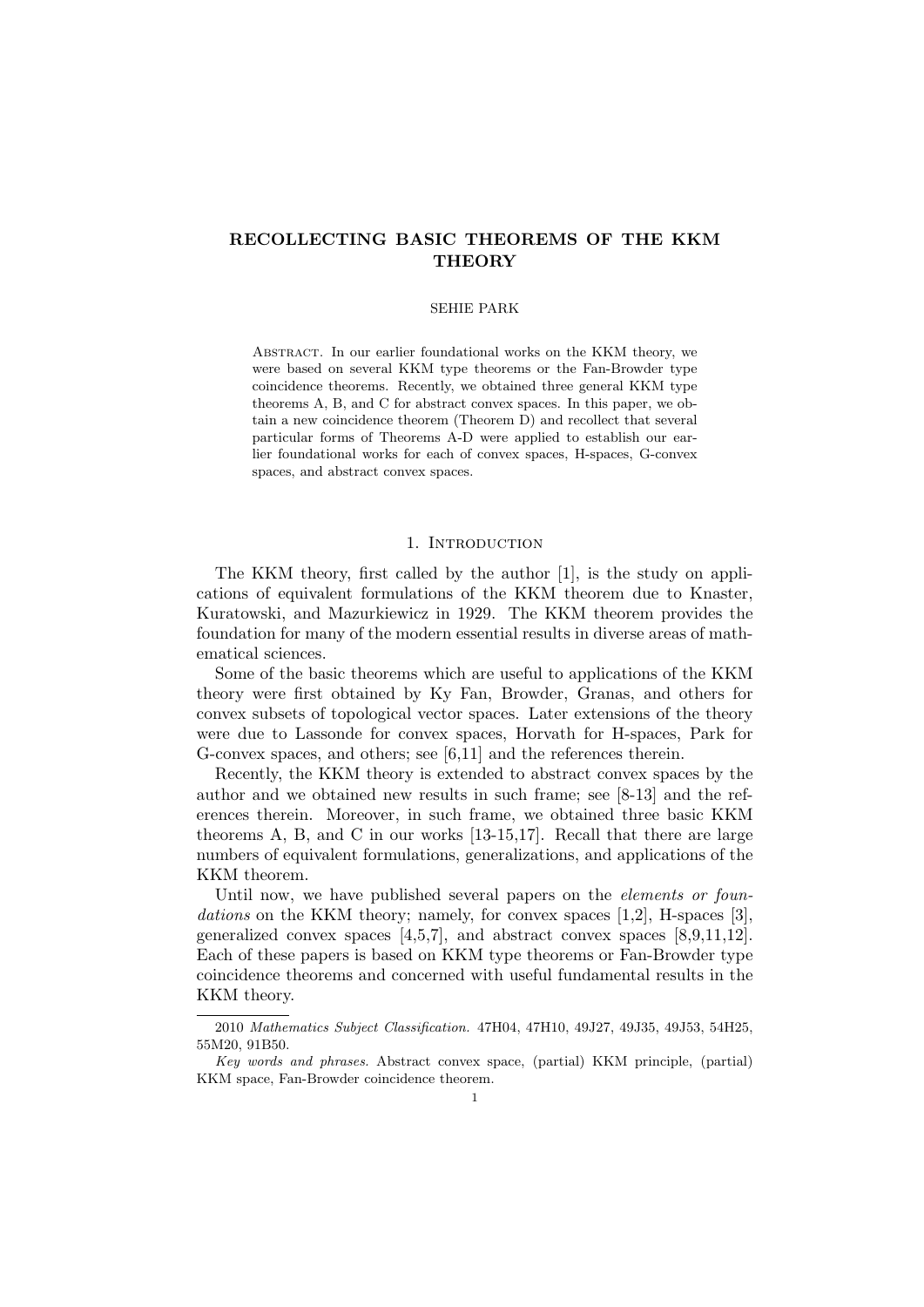In the present paper, we obtain a Fan-Browder type coincidence theorem (Theorem D) and show that the basic theorems in [1-5,7-9,11,12] follow from one of Theorems A, B, C, and D.

Section 2 devotes to give some necessary terminology on abstract convex spaces. In Section 3, we introduce Theorems A, B, and C. Section 4 is to deduce a new Fan-Browder type coincidence theorem (Theorem D) from Theorem C. Finally, in Section 5, we recollect several particular forms of Theorems A-D, which were applied to establish our earlier foundational works for each of convex spaces, H-spaces, G-convex spaces, and abstract convex spaces.

### 2. Abstract convex spaces

For the concepts of abstract convex spaces and KKM spaces, the reader may consult with the references in [8-12].

**Definition.** An *abstract convex space* (*E, D*; Γ) consists of a topological space *E*, a nonempty set *D*, and a multimap  $\Gamma : \langle D \rangle \to E$  with nonempty values  $\Gamma_A := \Gamma(A)$  for  $A \in \langle D \rangle$ , where  $\langle D \rangle$  is the set of all nonempty finite subsets of *D*.

For any  $D' \subset D$ , the  $\Gamma$ -*convex hull* of  $D'$  is denoted and defined by

$$
\operatorname{co}_{\Gamma} D' := \bigcup \{ \Gamma_A \mid A \in \langle D' \rangle \} \subset E.
$$

A subset *X* of *E* is called a Γ-*convex subset* of (*E, D*; Γ) relative to *D′* if for any  $N \in \langle D' \rangle$ , we have  $\Gamma_N \subset X$ , that is,  $\text{co}_{\Gamma} D' \subset X$ .

**Definition.** Let (*E, D*; Γ) be an abstract convex space and *Z* a topological space. For a multimap  $F: E \to Z$  with nonempty values, if a multimap  $G: D \longrightarrow Z$  satisfies

$$
F(\Gamma_A) \subset G(A) := \bigcup_{y \in A} G(y) \quad \text{for all } A \in \langle D \rangle,
$$

then *G* is called a *KKM map* with respect to *F*. A *KKM map*  $G: D \to E$ is a KKM map with respect to the identity map 1*E*.

A multimap  $F: E \to Z$  is called a  $\mathcal{RC}$ *-map* [resp., a  $\mathcal{RD}$ *-map*] if, for any closed-valued [resp., open-valued] KKM map  $G: D \to Z$  with respect to  $F$ , the family  ${G(y)}_{y \in D}$  has the finite intersection property. In this case, we denote  $F \in \mathfrak{RC}(E, D, Z)$  [resp.,  $F \in \mathfrak{RD}(E, D, Z)$ ].

**Definition.** The *partial KKM principle* for an abstract convex space (*E, D*; Γ) is the statement  $1_E \in \mathfrak{RC}(E, D, E)$ ; that is, for any closed-valued KKM map  $G: D \to E$ , the family  ${G(y)}_{y \in D}$  has the finite intersection property. The *KKM principle* is the statement  $1_E \in \mathfrak{RC}(E,D,E) \cap \mathfrak{RO}(E,D,E)$ ; that is, the same property also holds for any open-valued KKM map.

An abstract convex space is called a (*partial*) *KKM space* if it satisfies the (partial) KKM principle, respectively.

We had the following diagram for triples  $(E, D; \Gamma)$ :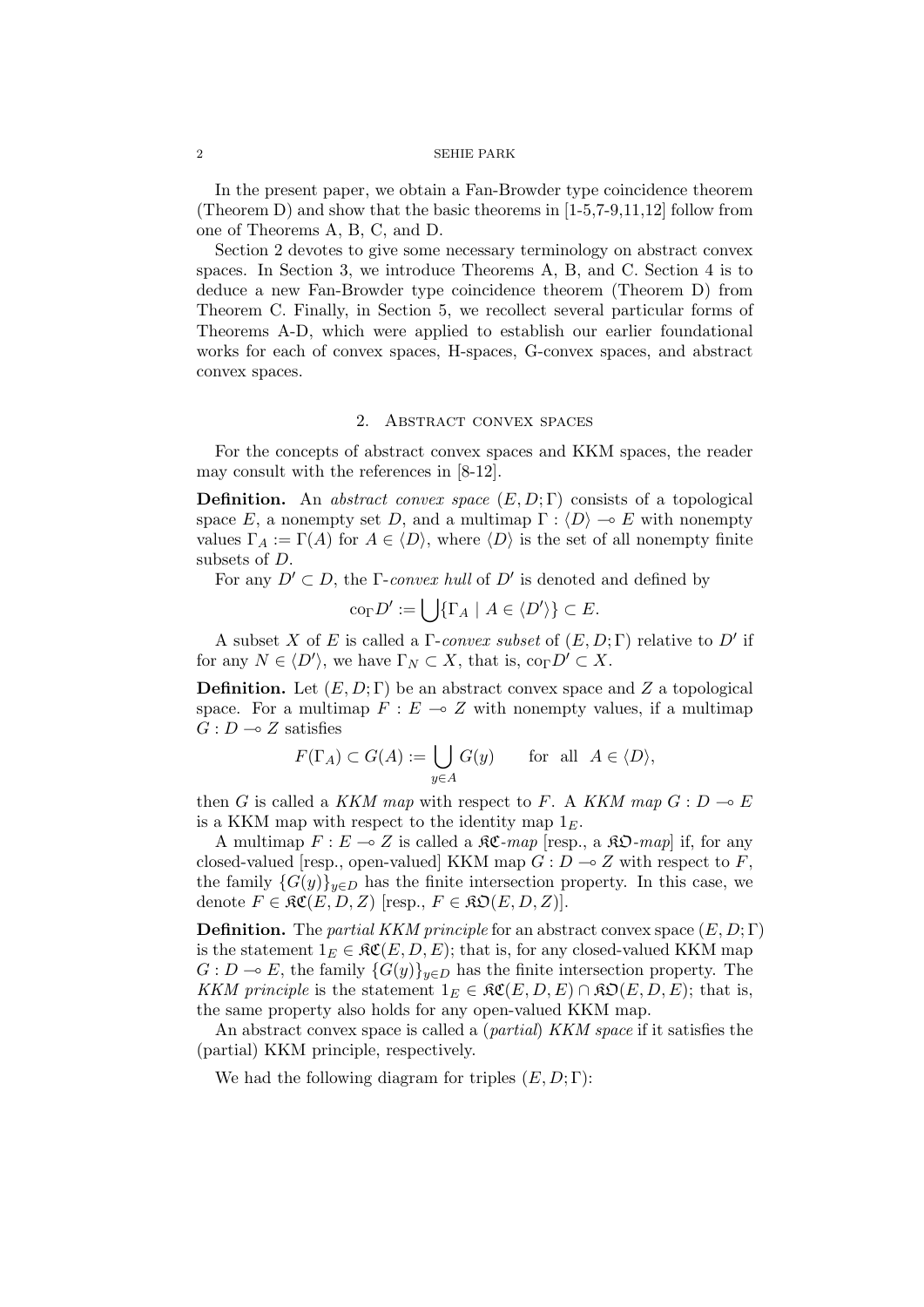# Simplex =*⇒* Convex subset of a t.v.s. =*⇒* Lassonde type convex space =*⇒* H-space =*⇒* G-convex space =*⇒ ϕA*-space =*⇒* KKM space =*⇒* Partial KKM space =*⇒* Abstract convex space.

# 3. General KKM Theorems A, B, and C

In [13,14,16], we gave standard forms of the KKM type theorems as follows.

**Theorem A.** Let  $(E, D; \Gamma)$  be a partial KKM space [resp., a KKM space], *and*  $G: D \to E$  *a multimap satisfying* 

(1) *G has closed* [*resp., open*] *values; and* (2)  $\Gamma_N \subset G(N)$  for any  $N \in \langle D \rangle$  (*that is, G is a KKM map*). *Then*  ${G(y)}_{y \in D}$  *has the finite intersection property. Further, if*

(3)  $\bigcap_{y \in M} \overline{G(y)}$  *is compact for some*  $M \in \langle D \rangle$ *, then we have*

$$
\bigcap_{y \in D} \overline{G(y)} \neq \emptyset.
$$

Recall that Theorem A is a simple consequence of the definitions of the partial KKM principle or the KKM principle.

Consider the following related four conditions for a map  $G: D \to Z$  with a topological space *Z*:

- $(a) \bigcap_{y \in D} \overline{G(y)} \neq \emptyset$  implies  $\bigcap_{y \in D} G(y) \neq \emptyset$ .
- (b)  $\bigcap_{y \in D} \overline{G(y)} = \overline{\bigcap_{y \in D} G(y)}$  (*G* is *intersectionally closed-valued*).
- (c)  $\bigcap_{y \in D} \overline{G(y)} = \bigcap_{y \in D} G(y)$  (*G* is *transfer closed-valued*).
- (d) *G* is closed-valued.

From the partial KKM principle we have a whole intersection property of the Fan type as follows.

**Theorem B.** Let  $(E, D; \Gamma)$  be a partial KKM space and  $G: D \to E$  a map *such that*

(1)  $\overline{G}$  *is a KKM map* [*that is,*  $\Gamma_A \subset \overline{G}(A)$  *for all*  $A \in \langle D \rangle$ ]*; and* 

(2) *there exists a nonempty compact subset K of E such that either*

 $(i) \bigcap \{ \overline{G(y)} \mid y \in M \}$  ⊂ *K for some*  $M \in \langle D \rangle$ *; or* 

(ii) *for each*  $N \in \langle D \rangle$ *, there exists a compact*  $\Gamma$ *-convex subset*  $L_N$  *of*  $E$ *relative to some*  $D' \subset D$  *such that*  $N \subset D'$  *and* 

$$
\overline{L_N}\cap \bigcap_{y\in D'}\overline{G(y)}\subset K.
$$

*Then we have*  $K \cap \bigcap_{y \in D} \overline{G(y)} \neq \emptyset$ *. Furthermore,*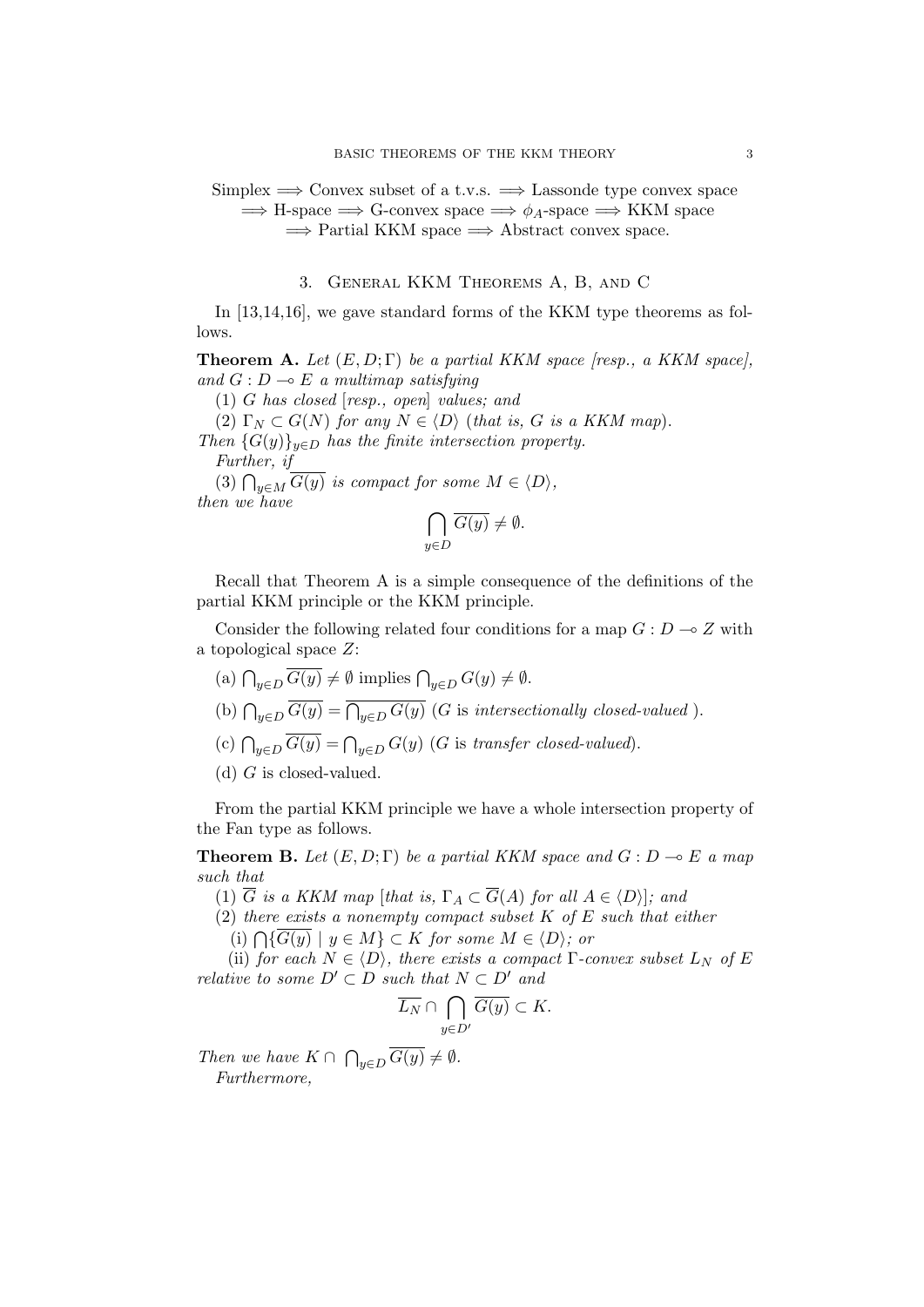- $(\alpha)$  *if G is transfer closed-valued, then*  $K \cap \bigcap \{G(y) \mid y \in D\} \neq \emptyset$ ;
- (*β*) *if G is intersectionally closed-valued, then*  $\bigcap \{G(y) \mid y \in D\} \neq \emptyset$ .

Recall that conditions (i) and (ii) in Theorem B are usually called the *compactness conditions* or the *coercivity conditions*, and (ii) has numerous variations or particular forms appeared in a very large number of literature. Note that Theorem B can be easily deduced from the compact case of Theorem A; see [13, 14].

Theorem B can be extended for  $F \in \mathcal{RC}(E, D, Z)$  instead of  $1_F \in \mathcal{RC}(E, D, E)$ as the following in [13,14]:

**Theorem C.** *Let* (*E, D*; Γ) *be an abstract convex space, Z a topological space,*  $F \in \mathfrak{RC}(E, D, Z)$ *, and*  $G : D \to Z$  *a map such that* 

- (1) *G is a KKM map w.r.t. F; and*
- (2) *there exists a nonempty compact subset K of Z such that either*
	- (i)  $K \supset \bigcap \{ \overline{G(y)} \mid y \in M \}$  *for some*  $M \in \langle D \rangle$ *; or*

(ii) *for each*  $N \in \langle D \rangle$ *, there exists a*  $\Gamma$ *-convex subset*  $L_N$  *of*  $X$  *relative to some*  $D' ⊂ D$  *such that*  $N ⊂ D'$ ,  $F(L_N)$  *is compact, and* 

$$
K \supset \overline{F(L_N)} \cap \bigcap \{ \overline{G(y)} \mid y \in D' \}.
$$

*Then we have*

$$
\overline{F(E)} \cap K \cap \bigcap_{y \in D} \overline{G(y)} \neq \emptyset.
$$

*Furthermore,*

 $(\alpha)$  *if G is transfer closed-valued, then*  $\overline{F(E)} \cap K \cap \bigcap \{G(y) \mid y \in D\} \neq \emptyset$ ; *and*

(*β*) *if G is intersectionally closed-valued, then*  $\bigcap \{G(y) \mid y \in D\} \neq \emptyset$ .

In Theorem C, let  $\Lambda_A := F(\Gamma_A)$  for each  $A \in \langle D \rangle$ . Then  $(Z, D; \Lambda)$  is called the *abstract convex space induced by F*. In our recent work [17], by replacing  $(E, D; \Gamma)$ ,  $K$ ,  $L_N$  in Theorem B by  $(Z, D; \Lambda)$ ,  $\overline{F(E)} \cap K$ ,  $\overline{F(L_N)}$ , respectively, we obtained Theorem C. Consequently, we showed that Theorem A(closed case), Theorem B, and Theorem C are mutually equivalent.

In [17], the following was basic.

**Proposition.** *For an abstract convex space* (*E, D*; Γ)*, the corresponding abstract convex space*  $(Z, D; \Lambda)$  *induced by*  $F : D \multimap Z$  *is a partial KKM space if and only if*  $F \in \mathfrak{RC}(E, D, Z)$ *.* 

*The abstract convex space*  $(Z, D; \Lambda)$  *induced by*  $F : D \to Z$  *is a KKM space if and only if*  $F \in \mathfrak{RC}(E, D, Z) \cap \mathfrak{RD}(E, D, Z)$ .

## 4. A basic coincidence theorem

From the KKM theorem C, we can deduce the following coincidence theorem of the Fan-Browder type.

**Theorem D.** *Let* (*E, D*; Γ) *be an abstract convex space, Z a topological*  $space, F \in \mathfrak{RC}(E, D, Z), and S: D \to Z, T: E \to Z \text{ maps. Suppose that}$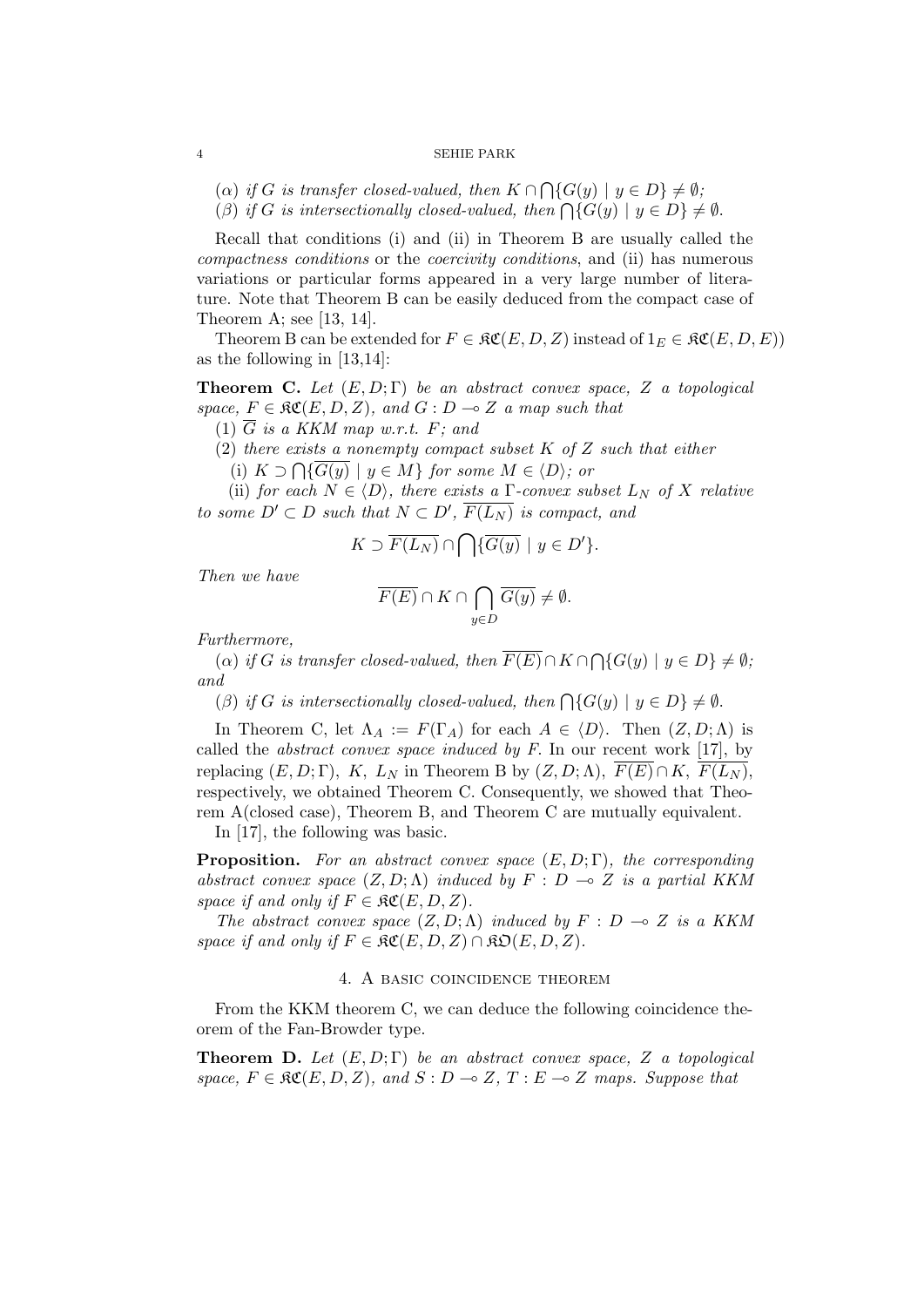$(1)$  *for each*  $z \in F(E)$ *, we have*  $\text{co}_{\Gamma}S^{-}(z) \subset T^{-}(z)$ 

(2) *there exists a nonempty compact subset K of Z such that either*

(i)  $\bigcap_{y \in M} \overline{Z \setminus S(y)} \subset K$  *for some*  $M \in \langle D \rangle$ *; or* 

(ii) *for each*  $N \in \langle D \rangle$ *, there exists a*  $\Gamma$ *-convex subset*  $L_N$  *of*  $E$  *relative to some*  $D' ⊂ D$  *such that*  $N ⊂ D'$ ,  $F(L_N)$  *is compact, and* 

$$
\overline{F(L_N)} \cap \bigcap_{y \in D'} \overline{Z \setminus S(y)} \subset K.
$$

( $\alpha$ ) If *S* is transfer open-valued and  $\overline{F(E)} \cap K \subset S(D)$ , then there exist  $\overline{x} \in E$  *and*  $\overline{z} \in \overline{F(E)} \cap K$  *such that*  $\overline{z} \in F(\overline{x}) \cap T(\overline{x})$ *.* 

(*β*) if *S* is unionly open-valued and  $Z = S(D)$ , then there exists an  $\bar{x} \in E$ *such that*  $F(\bar{x}) \cap T(\bar{x}) \neq \emptyset$ *.* 

*Proof of Theorem D using Theorem C.* Suppose that  $F(x) \cap T(x) = \emptyset$  and hence  $F(x) \subset Z \setminus T(x)$  for all  $x \in E$ . Let

 $G(y) := Z \setminus S(y)$  for all  $y \in D$ ; and  $H(x) := Z \setminus T(x)$  for all  $x \in E$ . Then we have

(3)  $F(x) \subset H(x)$  for all  $x \in E$ .

From  $(1.1)$  and  $(1.3)$ , it follows that

(4) *G* is a KKM map w.r.t. *F*.

In fact, suppose that there exists an  $N \in \langle D \rangle$  such that  $F(\Gamma_N) \not\subset G(N)$ . Then there exist  $x \in \Gamma_N$  and  $z \in F(x)$  such that  $z \notin G(y) = Z \setminus S(y)$  for all *y*  $\in$  *N*. Hence *z*  $\in$  *S*(*y*) or *y*  $\in$  *S*<sup>−</sup>(*z*) for all *y*  $\in$  *N*, that is, *N*  $\in$   $\langle$  *S*<sup>−</sup>(*z*) $\rangle$ . Therefore,  $\Gamma_N \subset T^-(z)$  by (1.1). Since  $x \in \Gamma_N \subset T^-(z)$ , we have  $z \in T(x)$ and hence  $z \notin H(x)$ . Since  $z \in F(x)$ , this contradicts (3). Therefore (4) holds.

Note that (4) and (2) imply the requirements (1) and (2) of Theorem C, resp. Now by Theorem C, there exists  $z_0 \in \overline{F(E)} \cap K \cap \bigcap {\overline{G(y)}} \mid y \in D$ .

Case ( $\alpha$ ). Since *G* is transfer closed-valued,  $z_0 \in \overline{F(E)} \cap K$  such that  $z_0 \in \bigcap \{\overline{G(y)} \mid y \in D\} = \bigcap \{G(y) \mid y \in D\} = \bigcap \{Z \setminus S(y) \mid y \in D\}$  and hence  $z_0 \notin S(y)$  for all  $y \in D$ . This contradicts  $\overline{F(E)} \cap K \subset S(D)$ .

Case  $(\beta)$ . Since *G* is intersectionally closed-valued, by Theorem C, there exists  $z_0 \in \bigcap \{G(y) \mid y \in D\}$ , that is,  $z_0 \notin S(y)$  for all  $y \in D$ . This contradicts  $Z = S(D)$ .

# 5. Particular forms in our earlier works

# 5.1. FPTA 1992 [1]

Abstract: From a Lefschetz type fixed point theorem for composites of acyclic maps, we obtain a general Fan-Browder type coincidence theorem, which can be shown to be equivalent to a matching theorem and a KKM type theorem. From the main result, we deduce the Himmelberg type fixed point theorem for acyclic compact multifunctions, acyclic versions of general geometric properties of convex sets, abstract variational inequality theorems,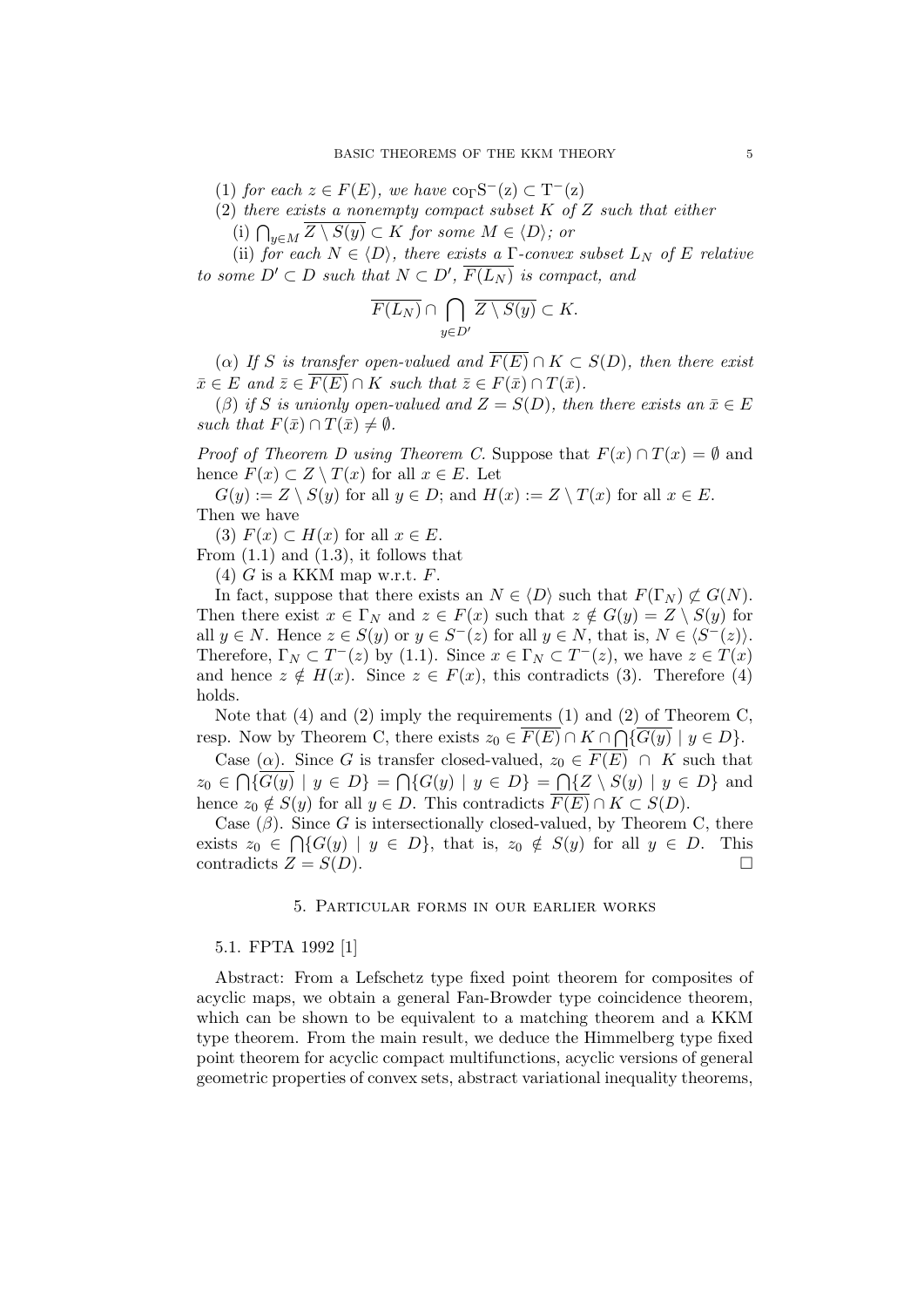new minimax theorems, and non-continuous versions of the Brouwer and Kakutani type fixed point theorems with very generous boundary conditions.

This paper is based on the following particular form of Theorem D.

**Theorem 1** ([1]). Let D be a nonempty subset of a convex space X, Y a *Hausdorff space,*  $S: D \to 2^Y$ ,  $T: X \to 2^Y$  *multifunctions,*  $F: X \to Y$  *a u.s.c. multifunction with compact acyclic values, and K a nonempty compact subset of Y . Suppose that*

(1.1) *for each*  $x \in D$ ,  $Sx \subset Tx$  *and*  $Sx$  *is compactly open*;

 $(1.2)$  *for each*  $y \in F(X)$ *,*  $T^- y$  *is convex ;* 

 $(1.3)$  cl  $F(X) \cap K \subset S(D)$ ; and

(1.4) *for each*  $N \in \mathcal{F}(D)$ *, there exists an*  $L_N \in kc(X)$  *containing*  $N$  *such that*  $x \in L_N \backslash F^+(K)$  *implies*  $Fx \subset S(L_N \cap D)$ *.* 

*Then T* and *F have* a coincidence point  $x_0 \in X$ ; that is,  $Tx_0 \cap F x_0 \neq \emptyset$ .

*Particular forms.* Given in earlier works by Park and Chang.

5.2. JKMS 1994 [2]

From Introduction: The purpose in this paper is, first, to establish some coincidence theorems for composites of multifunctions including a class of very general u.s.c. maps. Consequently, we obtain generalizations of main results of some previous works to a class of maps which properly includes that of multifunctions factorizable by Kakutani or acyclic maps. Secondly, we show that fundamental theorems in the KKM theory can be obtained in far-reaching generalized forms related to such class of maps. Those are the KKM theorem, the matching theorem, the Fan-Browder fixed point theorem, the Ky Fan minimax inequality, analytic alternatives, geometric properties of convex sets, and others.

This paper is based on the following form of Theorem D.

**Theorem 5** ([2]). Let  $(X, D)$  be a convex space, Y a Hausdorff space,  $S: D \to 2^Y, T: X \to 2^Y$  *multifunctions, and*  $F \in \mathfrak{A}_c^{\kappa}(X, Y)$ *. Suppose that* (5.1) *for each*  $x \in D$ ,  $Sx \subset Tx$  *and*  $Sx$  *is compactly open;* 

 $(5.2)$  *for each*  $y \in F(X)$ ,  $T^-y$  *is D*-convex;

(5.3) *there exists a nonempty compact subset*  $K$  *of*  $Y$  *such that*  $\overline{F(X)} \cap K \subset$ *S*(*D*)*; and*

(5.4) *for each*  $N \in \langle D \rangle$ *, there exists a compact*  $D$ *-convex subset*  $L_N$  *of*  $X$ *containing*  $N$  *such that*  $F(L_N) \backslash K \subset S(L_N \cap D)$ .

*Then F and T have a coincidence point.*

5.3. JKMS 1995 [3]

From Introduction: In the present paper, we extend the main coincidence theorem of [2] to H-spaces and apply it to obtain a far-reaching generalization of the KKM theorem and a fixed point theorem for H-spaces. Many of the main results in previous papers are extended and unified.

This paper is based on the following particular form of Theorem D.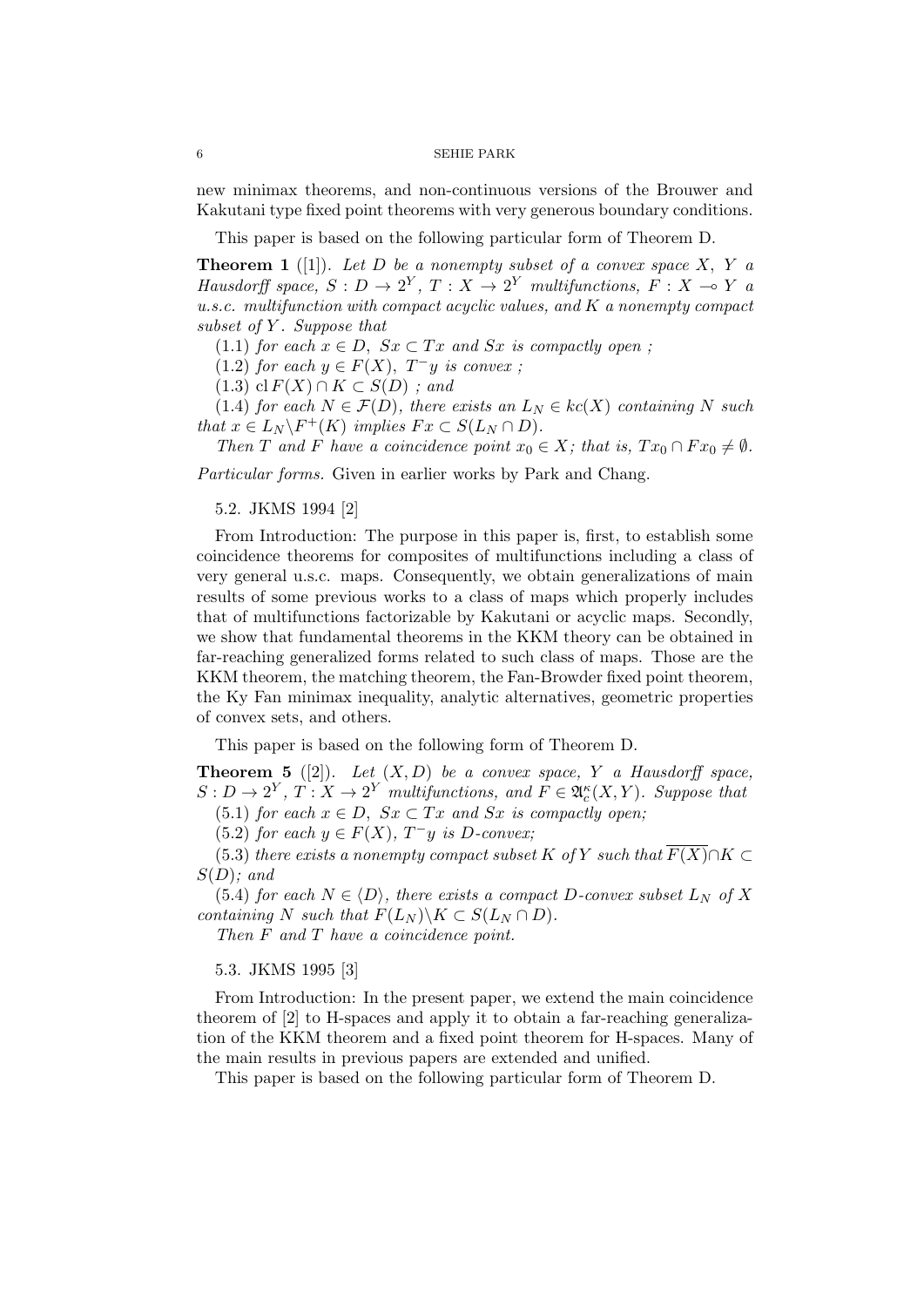**Theorem 1** ([3]). *Let*  $(X, D; \Gamma)$  *be an H-space,*  $Y$  *a Hausdorff space,*  $F \in$  $\mathfrak{A}_c(X,Y)$ , and  $K$  a nonempty compact subset of  $Y$ . Let  $S: D \to 2^Y$  and  $T: X \rightarrow 2^Y$  *satisfy the following:* 

(1.1) *for each*  $x \in D$ *, Sx is (compactly) open in Y;* 

 $(1.2)$  *for each in*  $F(X)$ *,*  $M \in \langle S^- \rangle$  *implies*  $\Gamma_M \subset T^-y$ *;* 

 $F(X) \cap K \subset S(D)$ *; and* 

(1.4) *suppose that either*

(i)  $Y \setminus K \subset S(M)$  *for some*  $M \in \langle D \rangle$ *; or* 

(ii) *for each*  $N \in \langle D \rangle$ *, there exists a compact*  $H$ *-subspace*  $L_N$  *of*  $X$ *containing N such that*  $F(L_N) \backslash K \subset S(L_N \cap D)$ *.* 

*Then T* and *F* has a coincidence point  $x_0 \in X$ *; that is,*  $Tx_0 \cap F x_0 \neq \emptyset$ .

5.4. JMAA 1996, 1997 [4,5]

Abstract: [4] We defined admissible classes of maps which are general enough to include composites of maps appearing in nonlinear analysis or algebraic topology, and generalized convex spaces which are generalizations of many general convexity structures. In this paper we obtain a coincidence theorem for admissible maps defined on generalized convex spaces. Our new result is applied to obtain an abstract variational inequality, a KKM type theorem, and fixed point theorems.

[5] Recently, we introduced new concept of a generalized convex space. In this paper, from a coincidence theorem, we deduce far-reaching generalizations of the KKM theorem, the matching theorem, a whole intersection property, an analytic alternative, the Ky Fan minimax inequality, geometric or section properties, and others on generalized convex spaces.

These papers are based on the following form of Theorem D.

**Theorem 1** ([4,5]). *Let*  $(X \supset D; \Gamma)$  *be a G*-convex space,  $Y$  *a Hausdorff space,*  $S: D \to Y, T: X \to Y$  *maps, and*  $F \in \mathfrak{A}_{c}^{\kappa}(X, Y)$ *. Suppose that* 

(1.1) *for each*  $x \in D$ *,*  $S(x)$  *is compactly open in*  $Y$ *;* 

 $(1.2)$  *for each*  $y \in F(X)$ ,  $\cos^{-1}(y) \subset T^{-}(y)$ ;

(1.3) *there exists a nonempty compact subset*  $K$  *of*  $Y$  *such that*  $F(X) \cap K$ *⊂ S*(*D*)*; and*

(1.4) *either*

(i)  $Y \setminus K \subset S(M)$  for some  $M \in \langle D \rangle$ ; or

(ii) *for each*  $N \in \langle D \rangle$ *, there exists a compact G-convex subset*  $L_N$  *of*  $X$ *containing*  $N$  *such that*  $F(L_N) \backslash K \subset S(L_N \cap D)$ .

*Then there exists an*  $\bar{x} \in X$  *such that*  $F\bar{x} \cap T\bar{x} \neq \emptyset$ *.* 

This theorem contains a very large number of previously known results.

*Remark.* 1. If *X* is a convex space with  $\Gamma_A = \text{coA}$ , then (i) implies (ii). In fact we can choose  $L_N = \text{co}(M \cup N)$ . However, in general, we cannot say (i)*⇒*(ii) for G-convex spaces.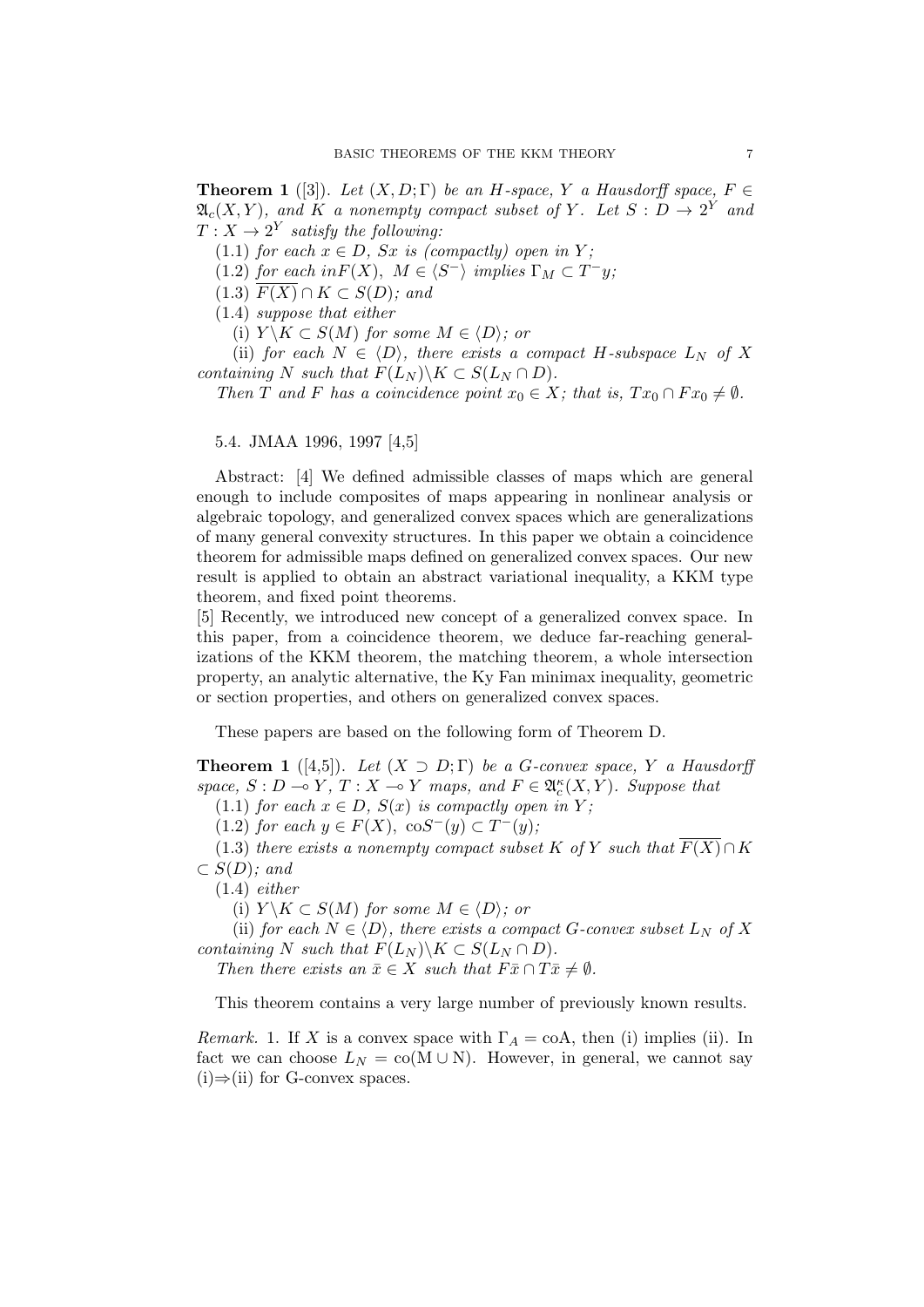2. Note that the Hausdorffness of *Y* is necessary for the partition of unity argument in the proof. If *F* is single-valued we do not need to assume the Hausdorffness of *Y* .

3. Note that (1.2) generalizes the following:

 $(1.2)'$  *for each*  $x \in D$ ,  $Sx \subset Tx$  *and*  $T^-y$  *is G-convex for each*  $y \in F(X)$ ,

as in previous works of Park for convex spaces and H-spaces.

4. If F is compact, then by putting  $K = \overline{F(X)}$ , condition (1.4) holds automatically.

## *Particular forms for compact admissible maps.*

1. For convex spaces: Browder, Tarafdar and Husain, Ben-El-Mechaiekh et al., Takahashi, Komiya, Granas and Liu, Lassonde, Park et al.

2. For other particular types of G-convex: Komiya, Bielawski, Horvath, and Park and Kim.

# *Particular forms for non-compact admissible maps.*

1. For convex spaces: Park, and for H-spaces: Park and Kim.

2. For  $\mathbb {V}$  instead of  $\mathfrak{A}^\kappa_c\colon$  Browder, Tarafdar, Tarafdar and Husain, Ben-El-Mechaiekh et al., Yannelis and Prabhakar, Lassonde, Ko and Tan, Simons, Takahashi, Komiya, Mehta, Mehta and Tarafdar, Sessa, Jiang, McLinden, Granas and Liu, Park, and Chang.

3. For an H-space: Horvath, Ding and Tan, Ding et al., Tarafdar, Chen, and Park.

In [5], the following particular form of Theorem C was given.

**Theorem 3** ([5]). *Let*  $(X, D; \Gamma)$  *be a G-convex space,*  $Y$  *a Hausdorff space, and*  $F \in \mathfrak{A}_{c}^{\kappa}(X, Y)$ *. Let*  $G : D \to Y$  *be a map such that* 

(3.1) *for each*  $x \in D$ *, Gx is compactly closed in Y;* 

 $(3.2)$  *for any*  $N \in \langle D \rangle$ *,*  $F(\Gamma_N) \subset G(N)$ *; and* 

(3.3) *there exist a nonempty compact subset K of Y such that either*

 $(i)$   $\bigcap$ { $Gx : x \in M$ } ⊂ *K for some*  $M \in \langle D \rangle$ *; or* 

(ii) *for each*  $N \in \langle D \rangle$ *, a compact G-convex subset*  $L_N$  *of X containing*  $N$  *such that*  $F(L_N) \cap \bigcap \{Gx : x \in L_N \cap D\} \subset K$ .

 $Then \ \overline{F(X)} \cap K \cap \bigcap \{Gx : x \in D\} \neq \emptyset.$ 

This also contains a large number of previous results; see [5].

*Particular forms* 1. The origin of Theorem 3: Sperner and Knaster, Kuratowski, and Mazurkiewicz.

2. For a convex space *X*: Fan, Lassonde, Chang, and Park. Also Sehgal-Singh-Whitfield, Shioji, Liu, Chang-Zhang, and Guillerme.

3. For an H-space *X*: Horvath, Bardaro-Ceppitelli, Ding-Kim-Tan, Park, and Ding.

5.5. KJCAM 2000 [7]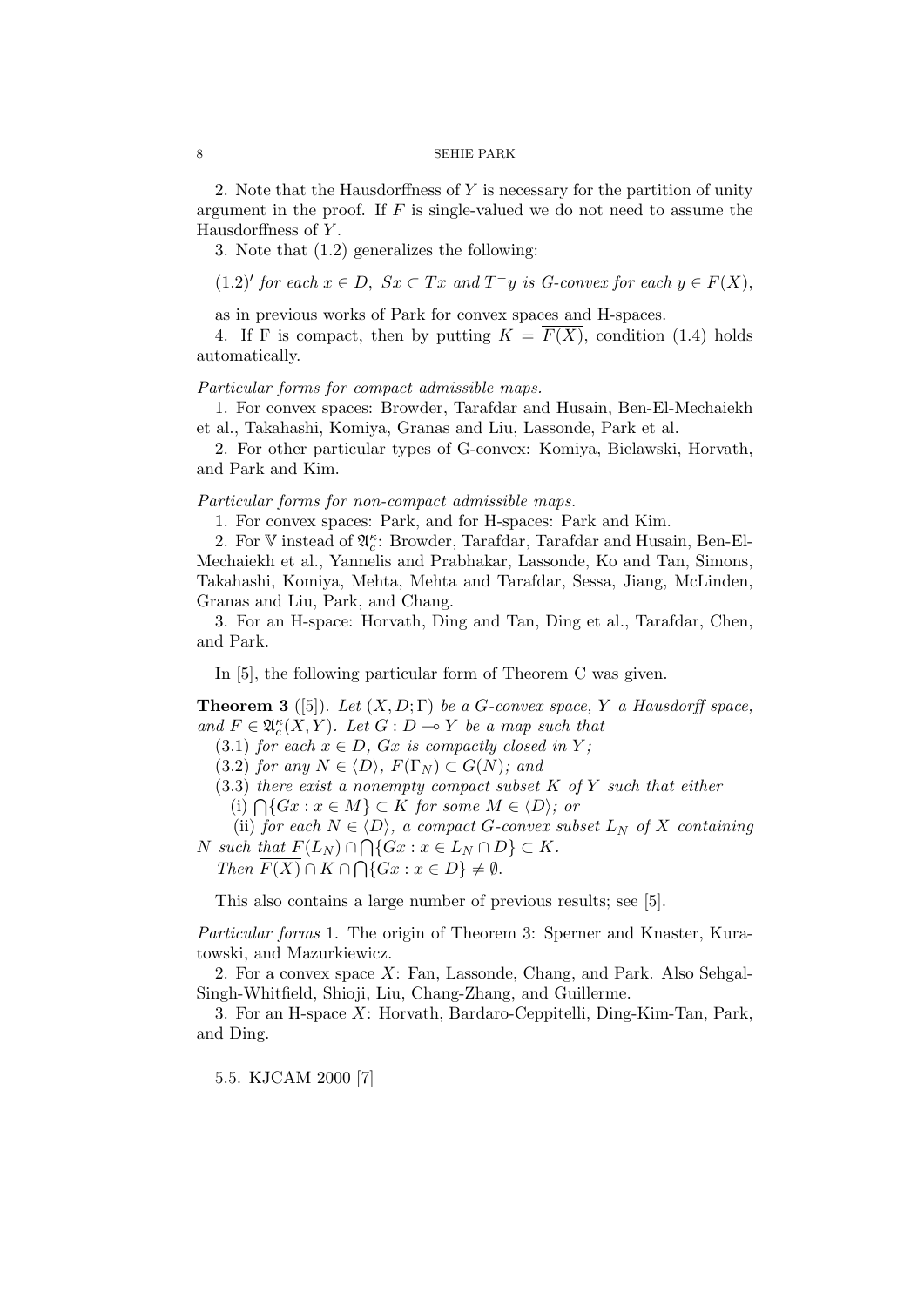Abstract: In the present paper, we introduce fundamental results in the KKM theory for *G*-convex spaces which are equivalent to the Brouwer theorem, the Sperner lemma, and the KKM theorem. Those results are all abstract versions of known corresponding ones for convex subsets of topological vector spaces. Some earlier applications of those results are indicated. Finally, we give a new proof of the Himmelberg fixed point theorem and *G*convex space versions of the von Neumann type minimax theorem and the Nash equilibrium theorem as typical examples of applications of our theory.

This paper is based on the following KKM theorem for *G*-convex spaces particular to Theorem A.

**Theorem 1** ([7]). *Let*  $(X, D; \Gamma)$  *be a G-convex space and*  $F : D \to X$  *a map such that*

(1.1) *F has (compactly) closed* [*resp., open*] *values; and* (1.2) *F is a KKM map.*

*Then*  ${F(z)}_{z \in D}$  *has the finite intersection property.* 

*Further, if F has compactly closed values and if*

(1.3)  $\bigcap_{z \in M} F(z)$  *is compact for some*  $M \in \langle D \rangle$ *, then we have*

$$
\bigcap_{z \in D} F(z) \neq \emptyset.
$$

## 5.6. JKMS 2008 [8]

Abstract: We introduce a new concept of abstract convex spaces and a multimap class  $\mathfrak K$  having certain KKM property. From a basic KKM type theorem for a  $\mathcal{R}$ -map defined on an absract convex space without any topology, we deduce ten equivalent formulations of the theorem. As applications of the equivalents, in the frame of abstract convex topological spaces, we obtain Fan-Browder type fixed point theorems, almost fixed point theorems for multimaps, mutual relations between the map classes  $\mathfrak{K}$  and  $\mathfrak{B}$ , variational inequalities, the von Neumann type minimax theorems, and the Nash equilibrium theorems.

This paper is based on the following variant of Theorem A.

**Theorem 1** ([8]). *Let* (*E, D*; Γ) *be an abstract convex space, Z a set, and*  $F: E \to Z$  *a map. Then*  $F \in \mathcal{R}(E, Z)$  *if and only if for any map*  $G: D \to Z$ *satisfying*

 $F(\Gamma_N) \subset G(N)$  *for any*  $N \in \langle D \rangle$ *, we have*  $F(E) \cap \bigcap \{G(y) \mid y \in N\} \neq \emptyset$  for each  $N \in \langle D \rangle$ .

Here, a multimap  $F: E \to Z$  is called *a*  $\mathcal{R}$ *-map* if, for a KKM map *G*: *D* → *Z* with respect to *F*, the family  ${G(y)}_{y \in D}$  has the finite intersection property. We denote

 $\mathfrak{K}(E, Z) := \{ F : E \multimap Z \mid F \text{ is a } \mathfrak{K}\text{-map} \}.$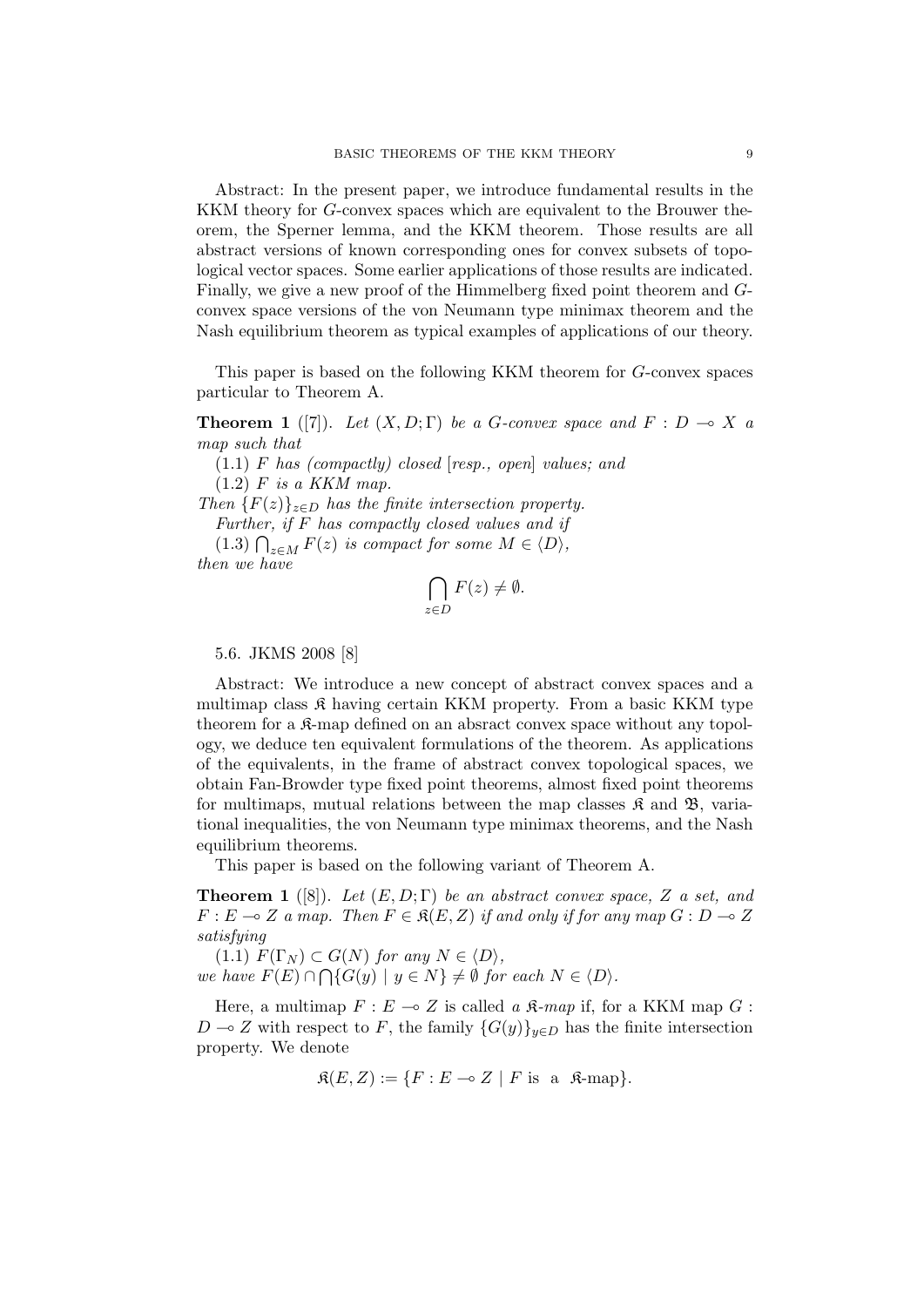5.7. JNCA 2008 [9]

Abstract: A KKM space is an abstract convex space satisfying an abstract form of the KKM theorem and its 'open' version. We give several characterizations of KKM spaces as abstract convex spaces satisfying one of the properties of matching, intersection, geometric or section, Fan-Browder type fixed point, or existence of maximal elements. We deduce fundamental results on KKM spaces; for example, several whole intersection properties, analytic alternatives, minimax inequalities, variational inequalities, etc. These results are all abstract versions of known corresponding ones for convex subsets of topological vector spaces, convex spaces due to Lassonde, *c*-spaces due to Horvath, *G*-convex spaces due to the author, and their variations. Some earlier applications of those results are indicated. Moreover, it is noted that many of the results are mutually equivalent.

This paper is based on several equivalent formulations of Theorem A. The following is one of them.

**Theorem 4.1** ([9]). *An abstract convex space* (*X, D*; Γ) *satisfies the partial KKM principle iff for any maps*  $S: D \to X$ ,  $T: X \to X$  *satisfying* 

(1) *S has closed values;*

 $(2)$  *for each*  $x \in X$ ,  $\text{co}_{\Gamma}(D \setminus S^{-}(x)) \subset X \setminus T^{-}(x)$ ; and

 $(3)$   $x \in T(x)$  *for each*  $x \in X$ ,

 ${S(z)}_{z \in D}$  *has the finite intersection property.* 

*An abstract convex space* (*X, D*; Γ) *is a KKM space iff the above condition also holds for any open-valued map S.*

# 5.8. NA 2010 [11]

Abstract: The partial KKM principle for an abstract convex space is an abstract form of the classical KKM theorem. A KKM space is an abstract convex space satisfying the partial KKM principle and its "open" version. In this paper, we clearly derive a sequence of a dozen statements which characterize the KKM spaces and equivalent formulations of the partial KKM principle. As their applications, we add more than a dozen statements including generalized formulations of von Neumann minimax theorem, von Neumann intersection lemma, the Nash equilibrium theorem, and the Fan type minimax inequalities for any KKM spaces. Consequently, this paper unifies and enlarges previously known several proper examples of such statements for particular types of KKM spaces.

This paper is based on the following form of Theorem A.

**(0) The KKM principle.** *For any closed-valued* [*resp., open-valued*] *KKM map*  $G: D \to E$ , the family  $\{G(z)\}_{z \in D}$  has the finite intersection property.

This paper contains some incorrectly stated statements such as (VI), Theorem 4, (XVI), and (XVII). These can be corrected easily.

5.9. NA 2011 [12]